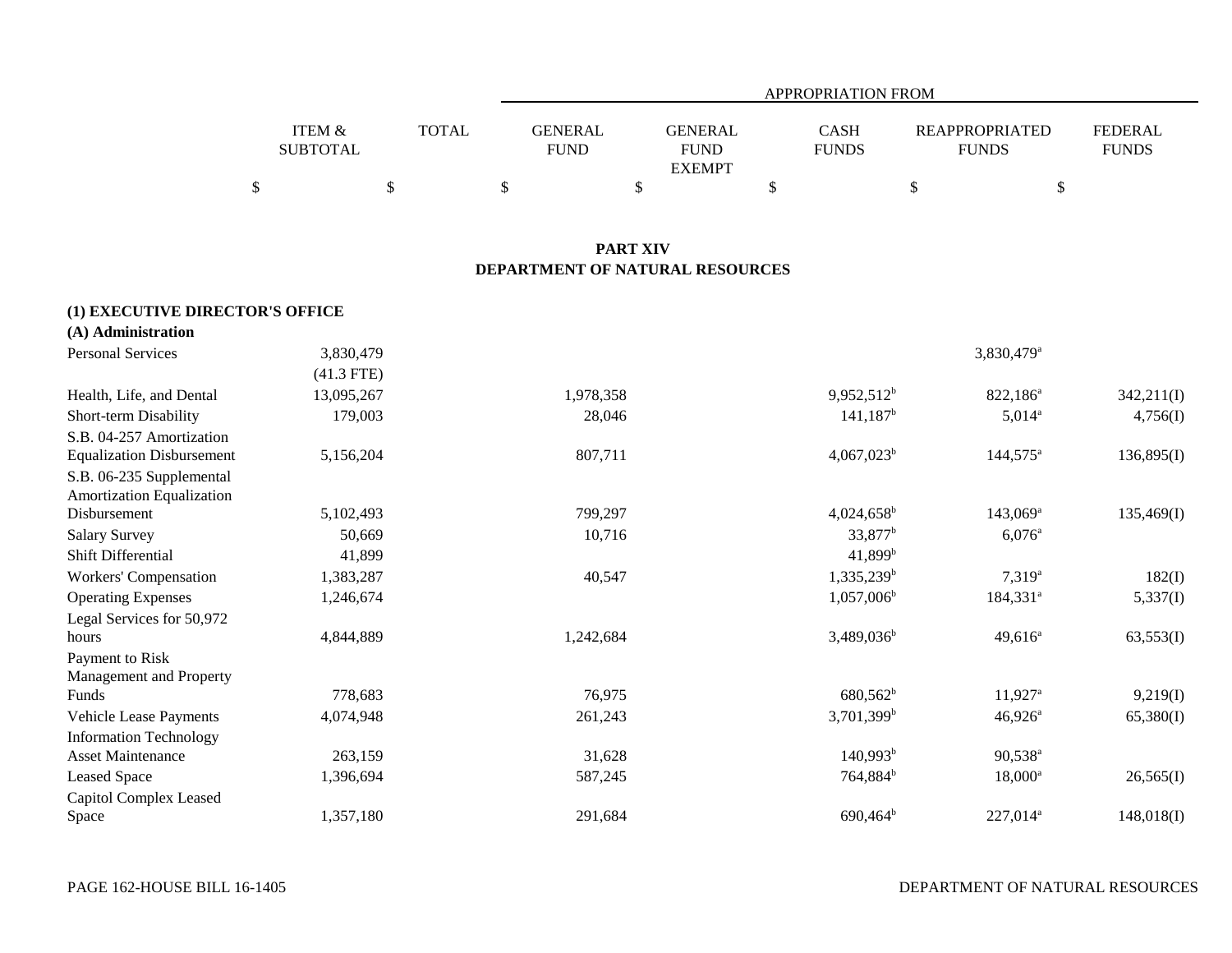|                        |                                      |  | <b>APPROPRIATION FROM</b> |                               |    |                                                |  |                             |                                       |                          |                                |
|------------------------|--------------------------------------|--|---------------------------|-------------------------------|----|------------------------------------------------|--|-----------------------------|---------------------------------------|--------------------------|--------------------------------|
|                        | <b>ITEM &amp;</b><br><b>SUBTOTAL</b> |  |                           | <b>GENERAL</b><br><b>FUND</b> |    | <b>GENERAL</b><br><b>FUND</b><br><b>EXEMPT</b> |  | <b>CASH</b><br><b>FUNDS</b> | <b>REAPPROPRIATED</b><br><b>FUNDS</b> |                          | <b>FEDERAL</b><br><b>FUNDS</b> |
|                        | \$<br>\$                             |  |                           |                               | \$ |                                                |  |                             |                                       | \$                       |                                |
| Payments to OIT        | 8,472,679                            |  |                           | 1,321,611                     |    |                                                |  | $5,821,676$ <sup>b</sup>    |                                       | $1,187,270$ <sup>a</sup> | 142,122(I)                     |
| <b>CORE Operations</b> | 2,611,690<br>53,885,897              |  |                           | 392,824                       |    |                                                |  | $2,020,857^{\rm b}$         |                                       | $114,395^{\circ}$        | 83,614(I)                      |

<sup>a</sup> Of these amounts, \$5,257,497 shall be from departmental indirect cost recoveries or the Indirect Costs Excess Recovery Fund created in Section 24-75-1401 (2), C.R.S., \$1,470,265 shall be from statewide indirect cost recoveries or the Indirect Costs Excess Recovery Fund created in Section 24-75-1401 (2), C.R.S., and \$160,973 shall be from the Department of Transportation.

<sup>b</sup> These amounts shall be from various sources of cash funds. Of these amounts, no more than \$1,611,691 shall be from the Severance Tax Operational Fund created in Section 39-29-109 (2) (b), C.R.S. The appropriation from the Severance Tax Operational Fund is made in accordance with allocations specified in Section 39-29-109.3 (1), C.R.S.

## **(B) Special Programs**

| Colorado Avalanche              |              |                        |                   |           |
|---------------------------------|--------------|------------------------|-------------------|-----------|
| <b>Information Center</b>       |              |                        |                   |           |
| Program Costs                   | 1,063,018    | $454,557$ <sup>a</sup> | $589,490^{\rm b}$ | 18,971(I) |
|                                 | $(10.9$ FTE) |                        |                   |           |
| <b>Indirect Cost Assessment</b> | 32,918       | $27,746^{\circ}$       |                   | 5,172(I)  |
|                                 | 1,095,936    |                        |                   |           |

<sup>a</sup> Of these amounts, \$359,076 shall be from the Severance Tax Operational Fund created in Section 39-29-109 (2) (b), C.R.S., \$121,227 shall be from the Colorado Avalanche Information Center Fund created in Section 24-33-116 (2) (c) (I), C.R.S., and \$2,000 shall be from the Snowmobile Recreation Fund created in Section 33-14-106, C.R.S. The appropriation from the Severance Tax Operational Fund is made in accordance with allocations specified in Section 39-29-109.3 (1) (b.5), C.R.S.

<sup>b</sup> This amount shall be transferred from the Department of Transportation from the Construction, Maintenance, and Operations line item appropriation. The reappropriated funds originate from the State Highway Fund created in Section 43-1-219, C.R.S.

54,981,833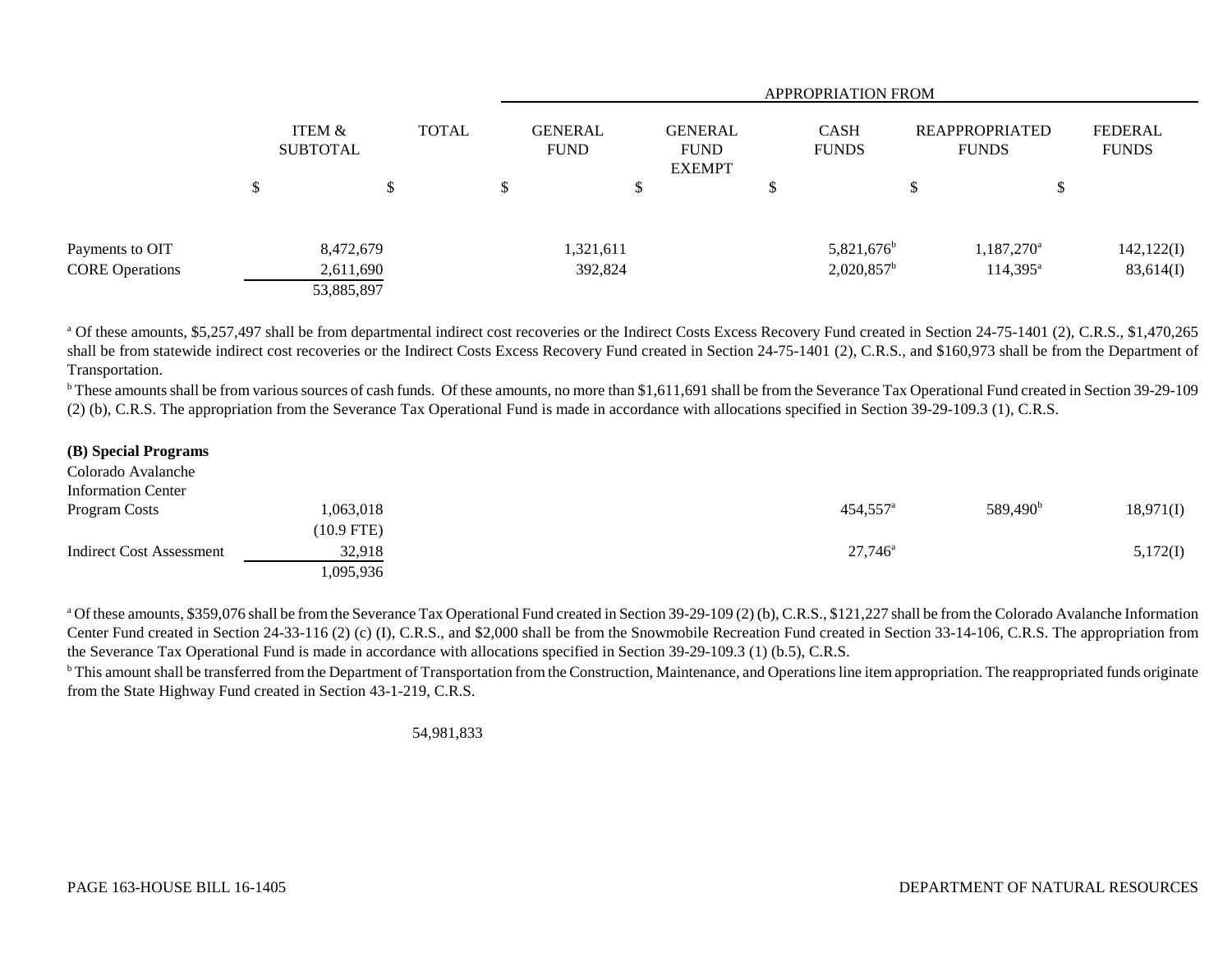|                                                                              |                                      |              | <b>APPROPRIATION FROM</b>     |                                                |                             |                                       |                                |  |  |  |
|------------------------------------------------------------------------------|--------------------------------------|--------------|-------------------------------|------------------------------------------------|-----------------------------|---------------------------------------|--------------------------------|--|--|--|
|                                                                              | ITEM &<br><b>SUBTOTAL</b>            | <b>TOTAL</b> | <b>GENERAL</b><br><b>FUND</b> | <b>GENERAL</b><br><b>FUND</b><br><b>EXEMPT</b> | <b>CASH</b><br><b>FUNDS</b> | <b>REAPPROPRIATED</b><br><b>FUNDS</b> | <b>FEDERAL</b><br><b>FUNDS</b> |  |  |  |
|                                                                              | \$                                   | \$           | \$                            | \$                                             | \$                          | \$                                    | \$                             |  |  |  |
| (2) DIVISION OF RECLAMATION, MINING, AND SAFETY<br>(A) Coal Land Reclamation |                                      |              |                               |                                                |                             |                                       |                                |  |  |  |
| Program Costs                                                                | 2,243,667                            |              |                               |                                                | $480,496^{\circ}$           |                                       | $1,763,171(I)^{b}$             |  |  |  |
| Indirect Cost Assessment                                                     | $(21.0$ FTE)<br>124,048<br>2,367,715 |              |                               |                                                | $26,050^{\circ}$            |                                       | $97,998(1)^{b}$                |  |  |  |

<sup>a</sup> These amounts shall be from the Severance Tax Operational Fund created in Section 39-29-109 (2) (b), C.R.S. The appropriations from the Severance Tax Operational Fund are made in accordance with allocations specified in Section 39-29-109.3 (1) (c), C.R.S.

<sup>b</sup> These amounts shall be from the United States Office of Surface Mining and are shown for informational purposes only.

| (B) Inactive Mines              |              |                        |              |
|---------------------------------|--------------|------------------------|--------------|
| Program Costs                   | 1,861,137    |                        |              |
|                                 | $(16.3$ FTE) |                        |              |
| Legacy Mine Hydrology           |              |                        |              |
| Projects <sup>69</sup>          | 382,783      |                        |              |
|                                 | $(1.2$ FTE)  |                        |              |
| <b>Reclamation of Forfeited</b> |              |                        |              |
| Mine Sites $70$                 | 121,162      |                        |              |
|                                 | $(0.3$ FTE)  |                        |              |
| <b>Indirect Cost Assessment</b> | 140,072      |                        |              |
|                                 | 2,505,154    | 1,143,878 <sup>a</sup> | 1,361,276(I) |
|                                 |              |                        |              |

<sup>a</sup> Of this amount, \$523,757 shall be from the Abandoned Mine Reclamation Fund created in Section 34-34-102 (1), C.R.S., \$498,959 shall be from the Severance Tax Operational Fund created in Section 39-29-109 (2) (b), C.R.S., and \$121,162 shall be from the special account in the General Fund established pursuant to Section 34-32-122 (1) (a), C.R.S., for the purpose of reclaiming lands that were obligated to be reclaimed under permits upon which financial warranties have been forfeited. The appropriation from the Severance Tax Operational Fund is made in accordance with allocations specified in 39-29-109.3 (1) (c), C.R.S.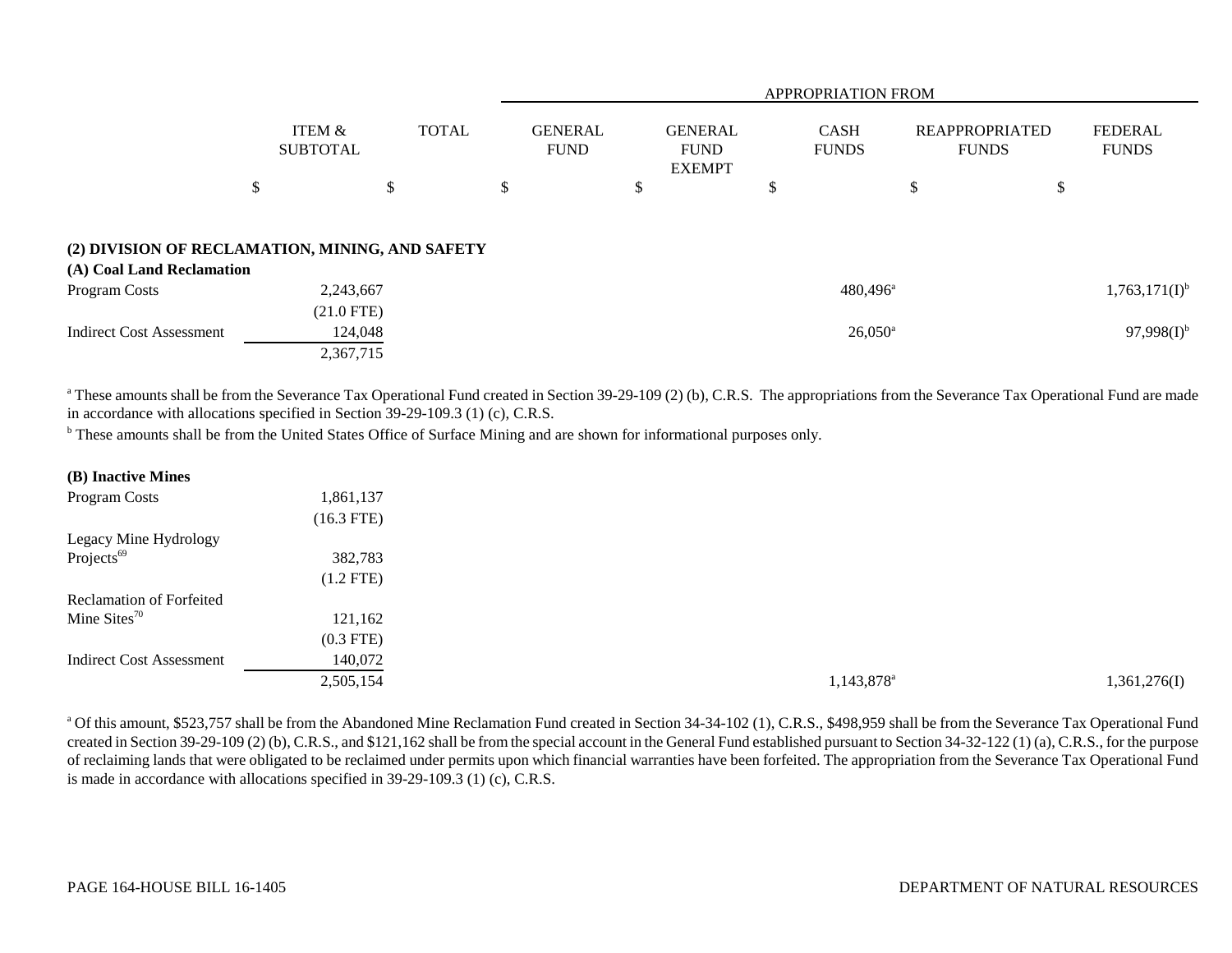|                                 |              |                           |               |              |    | <b>APPROPRIATION FROM</b>     |                                                |  |                             |                        |                                |   |                                |
|---------------------------------|--------------|---------------------------|---------------|--------------|----|-------------------------------|------------------------------------------------|--|-----------------------------|------------------------|--------------------------------|---|--------------------------------|
|                                 |              | ITEM &<br><b>SUBTOTAL</b> |               | <b>TOTAL</b> |    | <b>GENERAL</b><br><b>FUND</b> | <b>GENERAL</b><br><b>FUND</b><br><b>EXEMPT</b> |  | <b>CASH</b><br><b>FUNDS</b> |                        | REAPPROPRIATED<br><b>FUNDS</b> |   | <b>FEDERAL</b><br><b>FUNDS</b> |
|                                 | \$           |                           | <sup>\$</sup> |              | \$ |                               | D                                              |  | \$                          |                        | \$                             | D |                                |
| (C) Minerals                    |              |                           |               |              |    |                               |                                                |  |                             |                        |                                |   |                                |
| Program Costs                   |              | 2,243,243                 |               |              |    |                               |                                                |  |                             |                        |                                |   |                                |
|                                 | $(24.1$ FTE) |                           |               |              |    |                               |                                                |  |                             |                        |                                |   |                                |
| <b>Indirect Cost Assessment</b> |              | 110,704                   |               |              |    |                               |                                                |  |                             |                        |                                |   |                                |
|                                 |              | 2,353,947                 |               |              |    |                               |                                                |  |                             | 2,353,947 <sup>a</sup> |                                |   |                                |

<sup>a</sup> Of this amount, \$1,305,185 shall be from the Severance Tax Operational Fund created in Section 39-29-109 (2) (b), C.R.S., and \$1,048,762 shall be from the Mined Land Reclamation Fund created in Section 34-32-127 (1) (a), C.R.S. The appropriation from the Severance Tax Operational Fund is made in accordance with allocations specified in Section 39-29-109.3 (1) (c), C.R.S.

## **(D) Mines Program**

| Colorado and Federal Mine       |             |                      |            |
|---------------------------------|-------------|----------------------|------------|
| <b>Safety Program</b>           | 539,837     | $350,192^{\text{a}}$ | 189,645(I) |
|                                 | $(4.0$ FTE) |                      |            |
| <b>Blaster Certification</b>    |             |                      |            |
| Program                         | 112,878     | $23,552^b$           | 89,326(I)  |
|                                 | $(1.0$ FTE) |                      |            |
| <b>Indirect Cost Assessment</b> | 18,980      | $7,518^{\rm b}$      | 11,462(I)  |
|                                 | 671,695     |                      |            |

<sup>a</sup> Of this amount, \$340,252 shall be from the Severance Tax Operational Fund created in Section 39-29-109 (2) (b), C.R.S., and \$9,940 shall be from fees credited to the Office of Active and Inactive Mines Operation Fund created in Section 34-24-103 (5) (a), C.R.S. The appropriation from the Severance Tax Operational Fund is made in accordance with allocations specified in Section 39-29-109.3 (1) (c), C.R.S.

<sup>b</sup> These amounts shall be from the Severance Tax Operational Fund created in Section 39-29-109 (2) (b), C.R.S. The appropriations from the Severance Tax Operational Fund are made in accordance with allocations specified in Section 39-29-109.3 (1) (c), C.R.S.

# **(E) Emergency Response**

**Costs**

**s** and the state of  $100,000$  and  $100,000$  and  $100,000$  and  $100,000$  and  $100,000$  and  $100,000$  and  $100,000$  and  $100,000$  and  $100,000$  and  $100,000$  and  $100,000$  and  $100,000$  and  $100,000$  and  $100,000$  and  $100$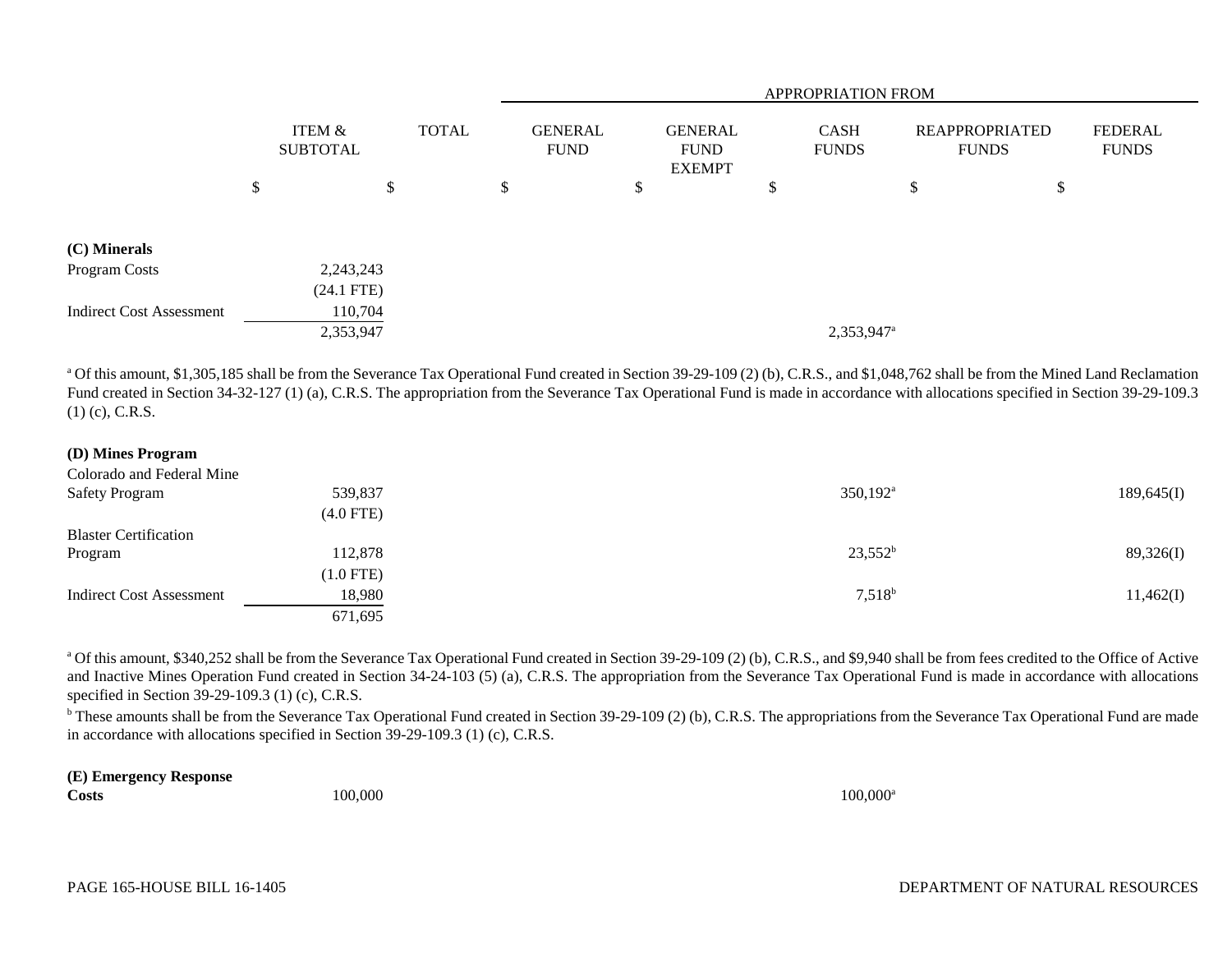|                   |              |             | APPROPRIATION FROM |              |                       |                |  |  |  |  |  |
|-------------------|--------------|-------------|--------------------|--------------|-----------------------|----------------|--|--|--|--|--|
|                   |              |             |                    |              |                       |                |  |  |  |  |  |
| <b>ITEM &amp;</b> | <b>TOTAL</b> | GENERAL     | <b>GENERAL</b>     | <b>CASH</b>  | <b>REAPPROPRIATED</b> | <b>FEDERAL</b> |  |  |  |  |  |
| <b>SUBTOTAL</b>   |              | <b>FUND</b> | <b>FUND</b>        | <b>FUNDS</b> | <b>FUNDS</b>          | <b>FUNDS</b>   |  |  |  |  |  |
|                   |              |             | <b>EXEMPT</b>      |              |                       |                |  |  |  |  |  |
|                   |              |             |                    |              |                       |                |  |  |  |  |  |

<sup>a</sup> This amount shall be from the Severance Tax Operational Fund created in Section 39-29-109 (2) (b), C.R.S. The appropriation from the Severance Tax Operational Fund is made in accordance with allocations specified in Section 39-29-109.3 (1) (c), C.R.S.

|  | 998.5 |  |  |
|--|-------|--|--|
|  |       |  |  |

## **(3) OIL AND GAS CONSERVATION COMMISSION**

| Program Costs                    | 10,073,017 | 10,073,017 <sup>a</sup> |             |
|----------------------------------|------------|-------------------------|-------------|
|                                  |            | $(108.3$ FTE)           |             |
| Underground Injection            |            |                         |             |
| Program                          | 96,559     |                         | 96,559(I)   |
|                                  |            |                         | $(2.0$ FTE) |
| Plugging and Reclaiming          |            |                         |             |
| Abandoned Wells                  | 445,000    | $445,000^{\rm b}$       |             |
| <b>Environmental Assistance</b>  |            |                         |             |
| and Complaint Resolution         | 312,033    | $312,033^b$             |             |
| Emergency Response <sup>71</sup> | 750,000    | 750,000 <sup>b</sup>    |             |
| Special Environmental            |            |                         |             |
| Protection and Mitigation        |            |                         |             |
| Studies $72$                     | 325,000    | $325,000^{\rm b}$       |             |
| <b>Indirect Cost Assessment</b>  | 500,010    | 492,010 <sup>b</sup>    | 8,000(I)    |
|                                  |            | 12,501,619              |             |

<sup>a</sup> Of this amount, \$7,198,168 shall be from the Severance Tax Operational Fund created in Section 39-29-109 (2) (b), C.R.S., and \$2,874,849 shall be from the Oil and Gas Conservation and Environmental Response Fund created in Section 34-60-122 (5), C.R.S. The appropriation from the Severance Tax Operational Fund is made in accordance with allocations specified in Section 39-29-109.3 (1) (a), C.R.S.

<sup>b</sup> These amounts shall be from the Oil and Gas Conservation and Environmental Response Fund created in Section 34-60-122 (5), C.R.S.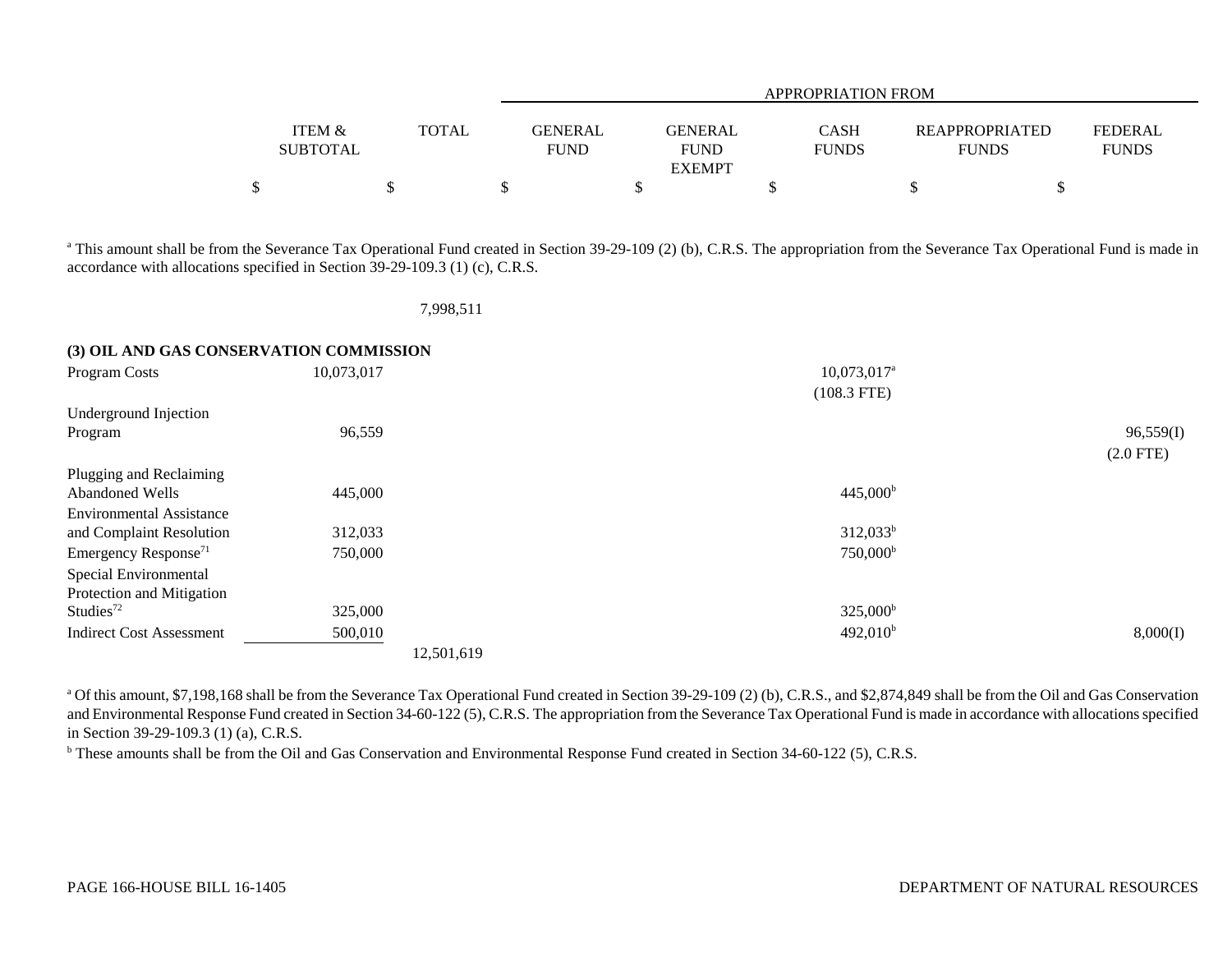|                                                        |                           |              |                               | APPROPRIATION FROM                             |                             |                                |                                |  |  |  |  |
|--------------------------------------------------------|---------------------------|--------------|-------------------------------|------------------------------------------------|-----------------------------|--------------------------------|--------------------------------|--|--|--|--|
|                                                        | ITEM &<br><b>SUBTOTAL</b> | <b>TOTAL</b> | <b>GENERAL</b><br><b>FUND</b> | <b>GENERAL</b><br><b>FUND</b><br><b>EXEMPT</b> | <b>CASH</b><br><b>FUNDS</b> | REAPPROPRIATED<br><b>FUNDS</b> | <b>FEDERAL</b><br><b>FUNDS</b> |  |  |  |  |
|                                                        | \$                        | \$           | \$                            | \$                                             | \$                          | \$                             | \$                             |  |  |  |  |
| (4) STATE BOARD OF LAND COMMISSIONERS<br>Program Costs | 4,542,384<br>$(41.0$ FTE) |              |                               |                                                |                             |                                |                                |  |  |  |  |
| Public Access Program<br>Damage and Enhancement        |                           |              |                               |                                                |                             |                                |                                |  |  |  |  |
| Costs                                                  | 225,000                   |              |                               |                                                |                             |                                |                                |  |  |  |  |
| <b>Indirect Cost Assessment</b>                        | 223,835                   |              |                               |                                                |                             |                                |                                |  |  |  |  |
|                                                        |                           | 4,991,219    |                               |                                                | $4,766,219$ <sup>a</sup>    | $225,000^{\rm b}$              |                                |  |  |  |  |

<sup>a</sup> Of this amount, \$4,691,219 shall be from the State Land Board Trust Administration Fund created in Section 36-1-145 (2) (a), C.R.S., and \$75,000 shall be from the State Board of Land Commissioners Land and Water Management Fund created in Section 36-1-148 (1), C.R.S.

<sup>b</sup> This amount shall be transferred from the Wildlife Operations line item appropriation in the Division of Parks and Wildlife. The reappropriated funds originate from the Wildlife Cash Fund created in Section 33-1-112 (1) (a), C.R.S.

#### **(5) DIVISION OF PARKS AND WILDLIFE (A) Colorado Parks and Wildlife Operations**

| (A) Colorado Parks and Wildlife Operations |               |         |                         |                  |
|--------------------------------------------|---------------|---------|-------------------------|------------------|
| <b>State Park Operations</b>               | 29,531,592    | 150,000 | 28,936,786 <sup>a</sup> | $444,806(I)^{b}$ |
|                                            | $(255.1$ FTE) |         |                         |                  |
| Wildlife Operations                        | 82,324,795    |         | $63,150,112^{\text{a}}$ | 19,174,683(I)    |
|                                            | $(619.6$ FTE) |         |                         |                  |
|                                            | 111,856,387   |         |                         |                  |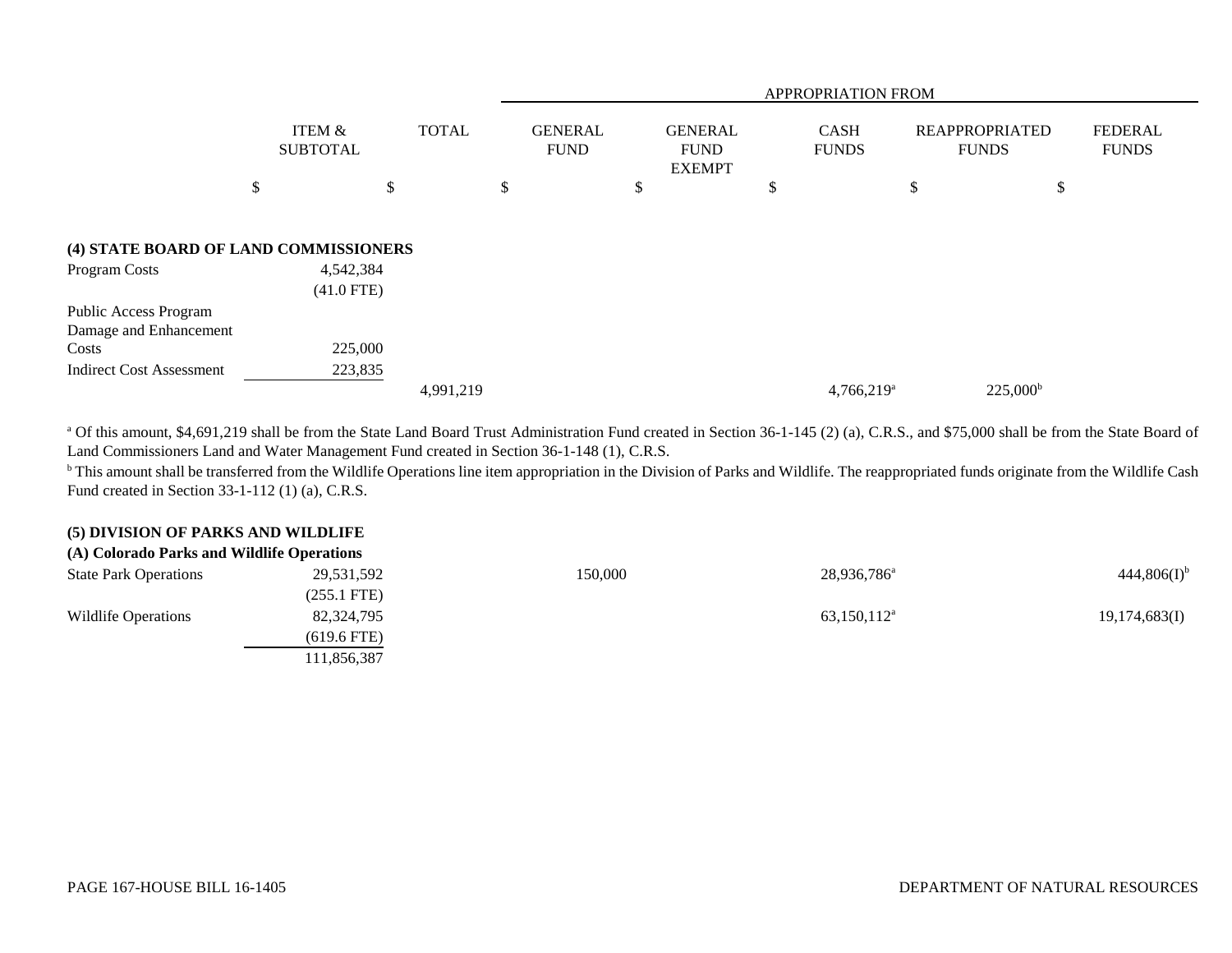|                                      |              | APPROPRIATION FROM            |                                         |                      |                                       |                         |  |  |  |  |  |  |  |
|--------------------------------------|--------------|-------------------------------|-----------------------------------------|----------------------|---------------------------------------|-------------------------|--|--|--|--|--|--|--|
| <b>ITEM &amp;</b><br><b>SUBTOTAL</b> | <b>TOTAL</b> | <b>GENERAL</b><br><b>FUND</b> | GENERAL<br><b>FUND</b><br><b>EXEMPT</b> | CASH<br><b>FUNDS</b> | <b>REAPPROPRIATED</b><br><b>FUNDS</b> | FEDERAL<br><b>FUNDS</b> |  |  |  |  |  |  |  |
|                                      |              |                               |                                         |                      |                                       |                         |  |  |  |  |  |  |  |

<sup>a</sup> Of these amounts, \$54,735,112 shall be from the Wildlife Cash Fund created in Section 33-1-112 (1) (a), C.R.S., \$20,368,382 shall be from the Parks and Outdoor Recreation Cash Fund created in Section 33-10-111 (1), C.R.S., \$10,535,000 (I) shall be from the Great Outdoors Colorado Program established in Section 1 of Article XXVII of the State Constitution, \$2,243,971 shall be from the Severance Tax Operational Fund created in Section 39-29-109 (2) (b), C.R.S., \$1,859,306 (I) shall be from Lottery proceeds pursuant to Section 3 of Article XXVII of the State Constitution, \$1,100,000 shall be from the Wildlife Management Public Education Fund created in Section 33-1-112 (3.5) (a), C.R.S., \$500,000 shall be from subscription revenues credited to the Colorado Outdoors Magazine Revolving Fund created in Section 33-1-114 (1), C.R.S., \$400,000 shall be from the Nongame and Endangered Wildlife Cash Fund created in Section 39-22-703 (1), C.R.S., \$200,000 shall be from the sale of waterfowl stamps pursuant to Section 33-4-102.5 (3) (a), C.R.S., \$122,690 shall be from the Snowmobile Recreation Fund created in Section 33-14-106, C.R.S., \$15,000 shall be from the Federal Aid Projects Income Fund created in Section 33-1-119, C.R.S., and \$7,437 shall be from the Off-highway Vehicle Recreation Fund created in Section 33-14.5-106 (1), C.R.S. The appropriation from the Severance Tax Operational Fund is made in accordance with allocations specified in Section 39-29-109.3 (1) (f), C.R.S. Pursuant to Section 3 of Article XXVII of the State Constitution, amounts appropriated from the Great Outdoors Colorado Program and lottery proceeds are continuously appropriated and are shown for informational purposes only.

<sup>b</sup> This amount shall be from various sources of federal funds, including funds anticipated to be received from the United States Bureau of Reclamation through a cost-sharing agreement to address the net operating deficit of Paonia, Vega, Rifle Gap, Crawford, Navajo, Mancos, and Ridgeway State Parks, and is shown for informational purposes only.

| $(D)$ opecial 1 ul pose            |           |                          |                         |
|------------------------------------|-----------|--------------------------|-------------------------|
| Snowmobile Program                 | 1,007,952 | 1,007,952 <sup>a</sup>   |                         |
|                                    |           | $(1.3$ FTE)              |                         |
| <b>River Outfitters Regulation</b> | 146,975   | $146,975^{\rm b}$        |                         |
|                                    |           | $(0.5$ FTE)              |                         |
| Off-highway Vehicle                |           |                          |                         |
| Program Support                    | 550,006   | 550,006 <sup>c</sup>     |                         |
|                                    |           | $(3.0$ FTE)              |                         |
| Off-highway Vehicle Direct         |           |                          |                         |
| Services <sup>73</sup>             | 4,000,000 | $4,000,000$ <sup>c</sup> |                         |
| <b>Federal Grants</b>              | 750,000   |                          | 750,000(I) <sup>d</sup> |
| S.B. 03-290 Enterprise             |           |                          |                         |
| Fund                               | 200,000   | $200,000$ <sup>e</sup>   |                         |
| <b>Information Technology</b>      | 2,659,223 | $2,659,223$ <sup>f</sup> |                         |
| <b>Trails Grants</b>               | 2,200,000 | $1,800,000(I)^g$         | 400,000(I)              |
|                                    |           |                          |                         |

**(B) Special Purpose**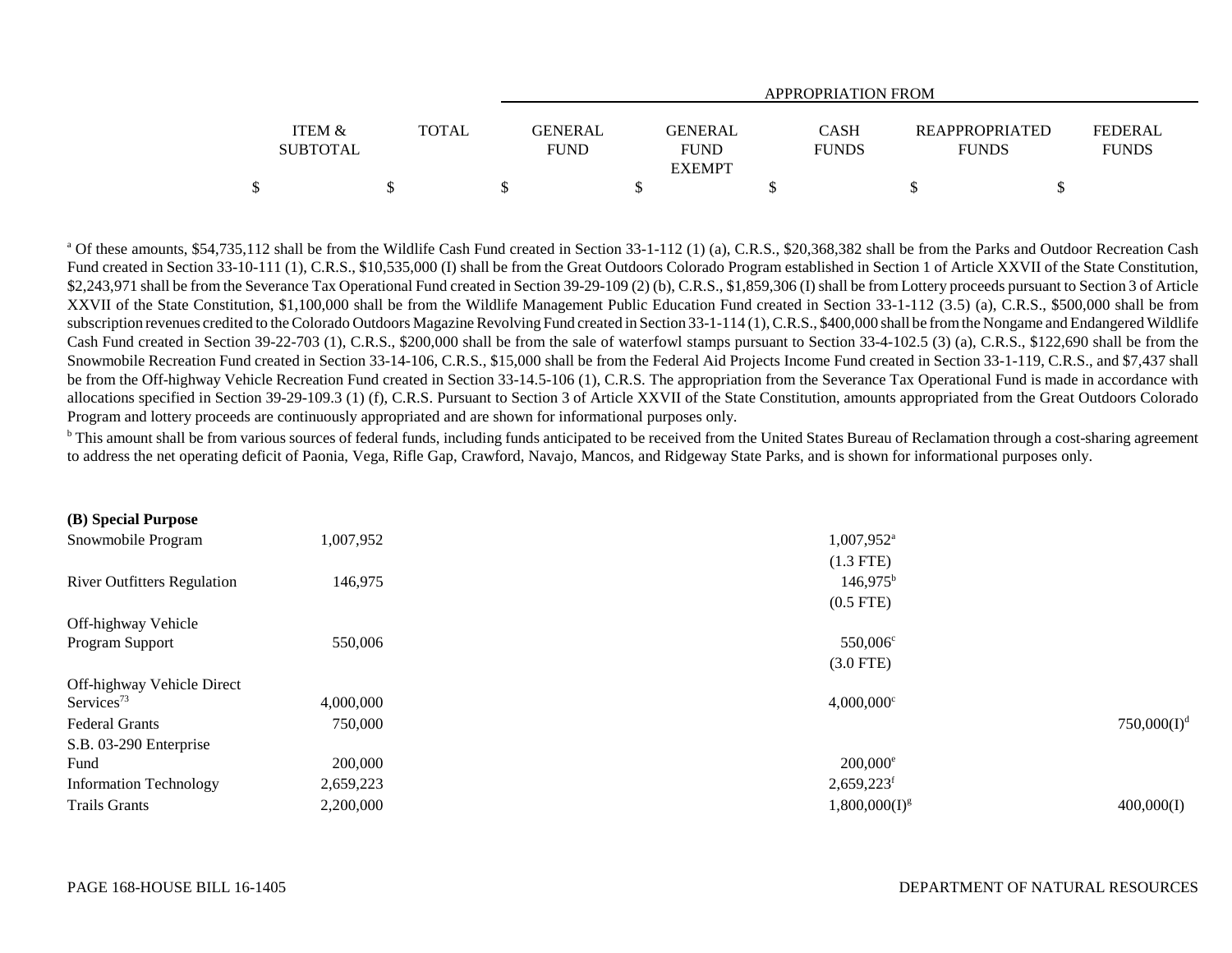|                                                                   |      |                                      |              | APPROPRIATION FROM            |    |                                                |    |                                            |      |                                       |    |                                |
|-------------------------------------------------------------------|------|--------------------------------------|--------------|-------------------------------|----|------------------------------------------------|----|--------------------------------------------|------|---------------------------------------|----|--------------------------------|
|                                                                   |      | <b>ITEM &amp;</b><br><b>SUBTOTAL</b> | <b>TOTAL</b> | <b>GENERAL</b><br><b>FUND</b> |    | <b>GENERAL</b><br><b>FUND</b><br><b>EXEMPT</b> |    | CASH<br><b>FUNDS</b>                       |      | <b>REAPPROPRIATED</b><br><b>FUNDS</b> |    | <b>FEDERAL</b><br><b>FUNDS</b> |
|                                                                   | $\$$ |                                      | \$           | \$                            | \$ |                                                | \$ |                                            | $\$$ |                                       | \$ |                                |
| S.B. 08-226 Aquatic<br>Nuisance Species                           |      | 3,886,424                            |              |                               |    |                                                |    | $3,886,424(I)$ <sup>h</sup><br>$(4.0$ FTE) |      |                                       |    |                                |
| Game Damage Claims and<br>Prevention                              |      | 1,282,500                            |              |                               |    |                                                |    | $1,282,500$ <sup>i</sup>                   |      |                                       |    |                                |
| Habitat Partnership<br>Program                                    |      | 2,500,000                            |              |                               |    |                                                |    | $2,500,000(I)^{j}$<br>$(3.0$ FTE)          |      |                                       |    |                                |
| Grants and Habitat<br>Partnerships <sup>74</sup>                  |      | 1,625,000                            |              |                               |    |                                                |    | $1,625,000^k$                              |      |                                       |    |                                |
| Asset Maintenance and<br>Repairs <sup>75</sup><br>Beaver Park Dam |      | 2,606,880                            |              |                               |    |                                                |    | $2,606,880$ <sup>1</sup>                   |      |                                       |    |                                |
| Repayment                                                         |      | 333,333                              |              |                               |    |                                                |    | 333,333 <sup>i</sup>                       |      |                                       |    |                                |
| <b>Indirect Cost Assessment</b>                                   |      | 5,117,776                            |              |                               |    |                                                |    | $4,441,293^m$                              |      |                                       |    | 676,483(I)                     |
|                                                                   |      | 28,866,069                           |              |                               |    |                                                |    |                                            |      |                                       |    |                                |

<sup>a</sup> This amount shall be from the Snowmobile Recreation Fund created in Section 33-14-106, C.R.S.

<sup>b</sup> Of this amount, \$108,475 shall be from the River Outfitters Cash Fund created in Section 33-32-111, C.R.S., and \$38,500 shall be from the Parks and Outdoor Recreation Cash Fund created in Section 33-10-111 (1), C.R.S.

<sup>c</sup> These amounts shall be from the Off-highway Vehicle Recreation Fund created in Section 33-14.5-106 (1), C.R.S.

<sup>d</sup> This amount shall be from various sources of federal funds, including funds anticipated to be received from the United States Coast Guard's Boat Safety Program, and is shown for informational purposes only.

e This amount shall be from the Stores Revolving Fund established pursuant to Section 33-10-111.5 (4), C.R.S.

<sup>f</sup> Of this amount, \$1,357,723 shall be from the Wildlife Cash Fund created in Section 33-1-112 (1) (a), C.R.S., and \$1,301,500 (I) shall be from lottery proceeds pursuant to Section 3 of Article XXVII of the State Constitution. Lottery proceeds are continuously appropriated pursuant to Section 3 of Article XXVII of the State Constitution and are shown for informational purposes only.

<sup>g</sup> Of this amount, \$1,650,000 shall be from the Great Outdoors Colorado Program established in Section 1 of Article XXVII of the State Constitution and \$150,000 shall be from lottery proceeds pursuant to Section 3 of Article XXVII of the State Constitution. Pursuant to Section 3 of Article XXVII of the State Constitution, amounts appropriated from the Great Outdoors Colorado Program and lottery proceeds are continuously appropriated and are shown for informational purposes only.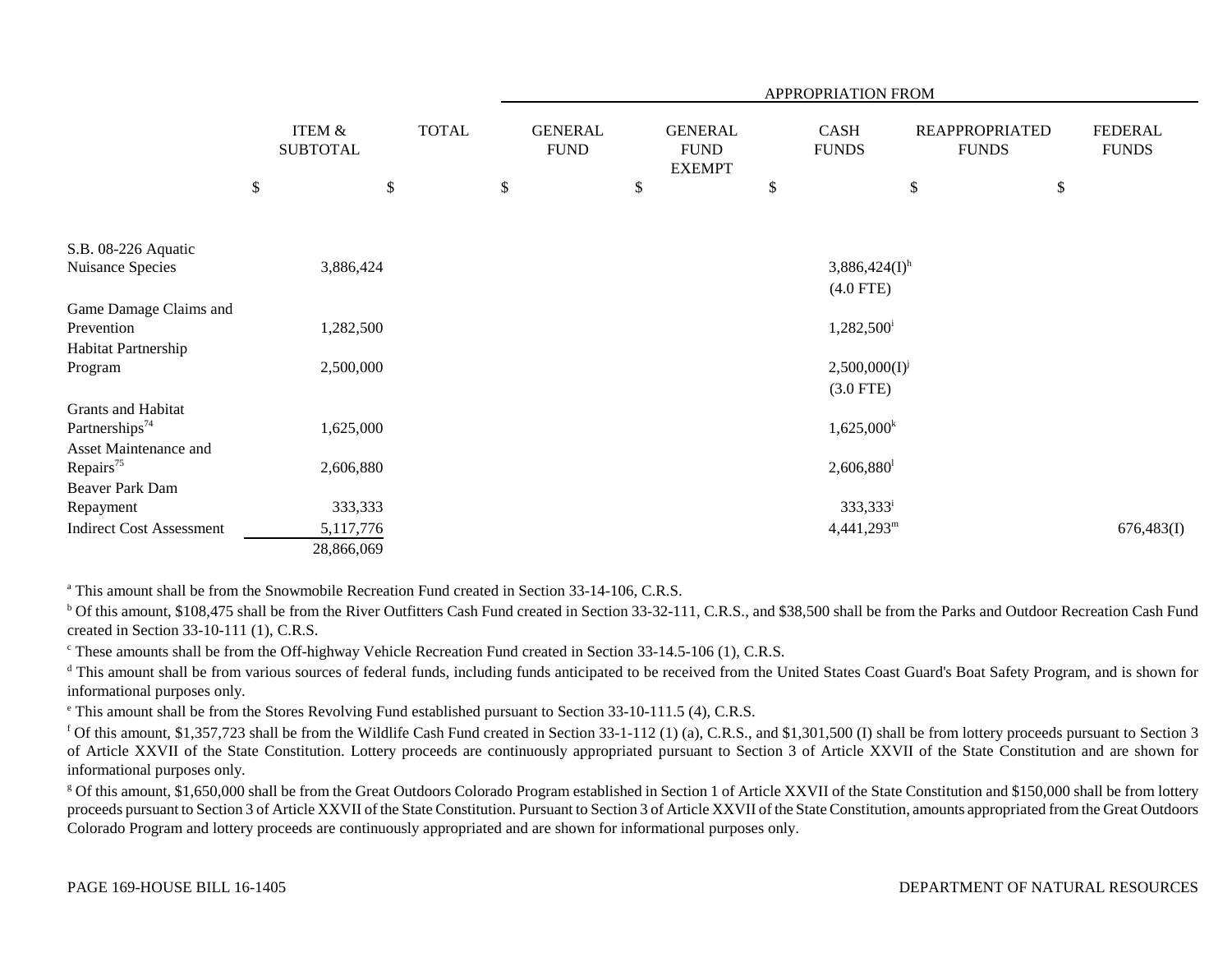|                 |              | APPROPRIATION FROM               |              |                       |                |  |  |  |  |  |  |  |  |
|-----------------|--------------|----------------------------------|--------------|-----------------------|----------------|--|--|--|--|--|--|--|--|
|                 |              |                                  |              |                       |                |  |  |  |  |  |  |  |  |
| ITEM &          | <b>TOTAL</b> | <b>GENERAL</b><br><b>GENERAL</b> | <b>CASH</b>  | <b>REAPPROPRIATED</b> | <b>FEDERAL</b> |  |  |  |  |  |  |  |  |
| <b>SUBTOTAL</b> |              | <b>FUND</b><br><b>FUND</b>       | <b>FUNDS</b> | <b>FUNDS</b>          | <b>FUNDS</b>   |  |  |  |  |  |  |  |  |
|                 |              | <b>EXEMPT</b>                    |              |                       |                |  |  |  |  |  |  |  |  |
|                 |              |                                  |              |                       |                |  |  |  |  |  |  |  |  |

<sup>h</sup> Of this amount, \$2,581,880 shall be from the Division of Parks and Outdoor Recreation Aquatic Nuisance Species Fund created in Section 33-10.5-108 (1) (a), C.R.S., and \$1,304,544 shall be from the Division of Wildlife Aquatic Nuisance Species Fund created in Section 33-10.5-108 (2) (a), C.R.S. These funds are shown for informational purposes as they are continuously appropriated to the Division of Parks and Wildlife pursuant to Sections 33-10.5-108 (1) (a) and (2) (a), C.R.S.

i These amounts shall be from the Wildlife Cash Fund created in Section 33-1-112 (1) (a), C.R.S.

<sup>j</sup> This amount shall be from the Habitat Partnership Cash Fund created in Section 33-1-112 (8) (a), C.R.S., and is shown for informational purposes only as it is continuously appropriated to the Division of Parks and Wildlife pursuant to Section 33-1-112 (8) (e) (II), C.R.S.

<sup>k</sup> Of this amount. \$1,425,000 shall be from the Wildlife Cash Fund created in Section 33-1-112 (1) (a), C.R.S., and \$200,000 shall be from the sale of migratory waterfowl stamps created pursuant to Section 33-4-102.5 (3) (a), C.R.S.

<sup>1</sup>Of this amount, \$2,000,000 (I) shall be from lottery proceeds pursuant to Section 3 of Article XXVII of the State Constitution and \$606,880 shall be from the Wildlife Cash Fund created in Section 33-1-112 (1) (a), C.R.S. Lottery proceeds are continuously appropriated pursuant to Section 3 of Article XXVII of the State Constitution and are shown for informational purposes only.

m Of this amount, \$2,732,936 shall be from the Wildlife Cash Fund created in Section 33-1-112 (1) (a), C.R.S., \$1,390,110 shall be from the Parks and Outdoor Recreation Cash Fund created in Section 33-10-111 (1), C.R.S., and \$318,247 shall be from the Severance Tax Operational Fund created in Section 39-29-109 (2) (b), C.R.S. The appropriation from the Severance Tax Operational Fund is made in accordance with allocations specified in Section 39-29-109.3 (1) (f), C.R.S.

140,722,456

## **(6) COLORADO WATER CONSERVATION BOARD**

| (A) Administration            |                 |                          |
|-------------------------------|-----------------|--------------------------|
| <b>Personal Services</b>      | 3,127,556       |                          |
|                               | $(30.0$ FTE $)$ |                          |
| <b>Operating Expenses</b>     | 472,894         |                          |
| <b>River Decision Support</b> |                 |                          |
| <b>Systems</b>                | 479,379         |                          |
|                               | $(4.0$ FTE)     |                          |
|                               | 4,079,829       | $4,079,829$ <sup>a</sup> |
|                               |                 |                          |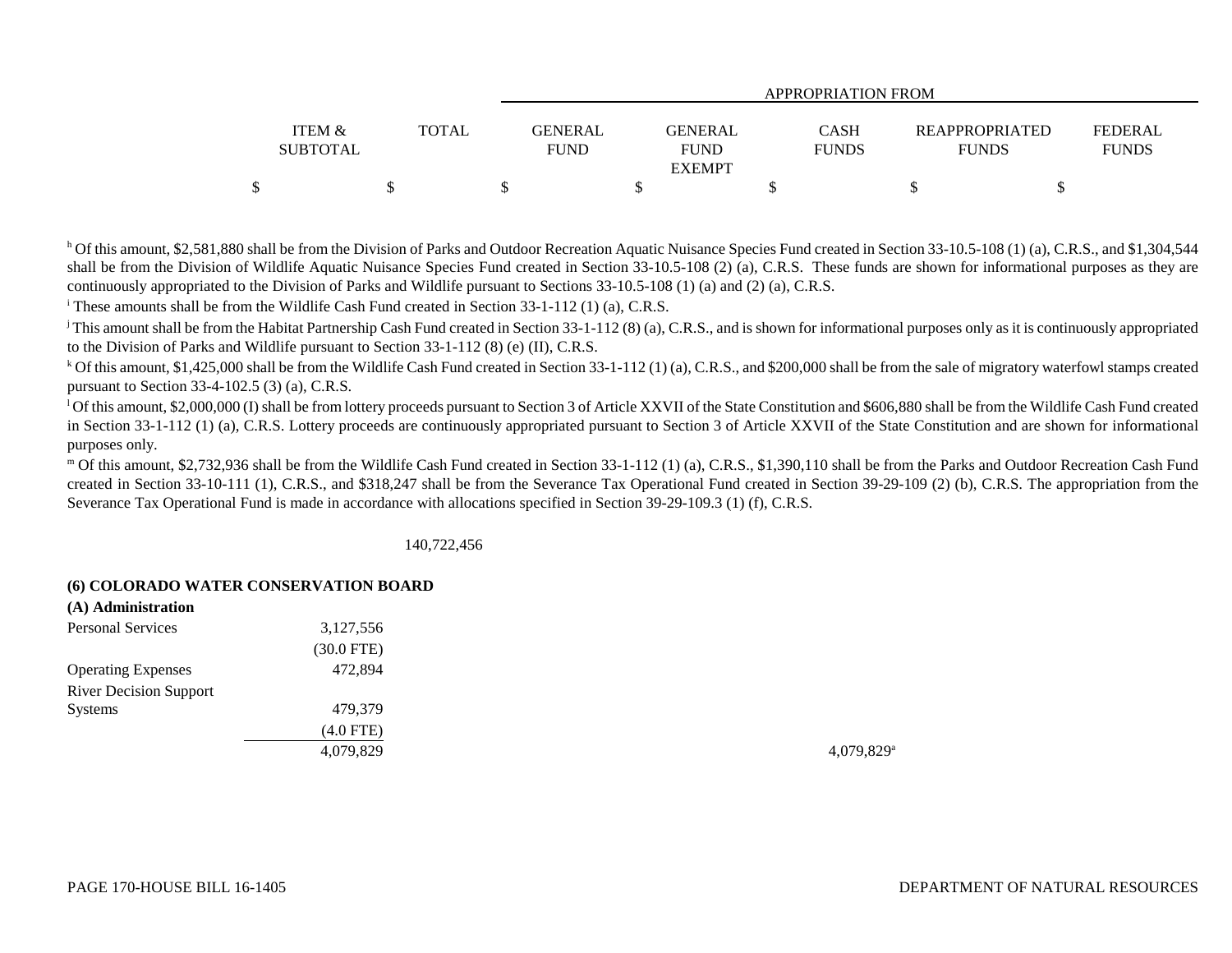|                                      |              | APPROPRIATION FROM     |                                                |  |                                                                  |  |  |  |  |  |  |  |  |
|--------------------------------------|--------------|------------------------|------------------------------------------------|--|------------------------------------------------------------------|--|--|--|--|--|--|--|--|
| <b>ITEM &amp;</b><br><b>SUBTOTAL</b> | <b>TOTAL</b> | GENERAL<br><b>FUND</b> | CASH<br>GENERAL<br><b>FUND</b><br><b>FUNDS</b> |  | FEDERAL<br><b>REAPPROPRIATED</b><br><b>FUNDS</b><br><b>FUNDS</b> |  |  |  |  |  |  |  |  |
|                                      |              |                        | <b>EXEMPT</b>                                  |  |                                                                  |  |  |  |  |  |  |  |  |
|                                      |              |                        |                                                |  |                                                                  |  |  |  |  |  |  |  |  |

<sup>a</sup> Of this amount, \$3,744,492 shall be from the Colorado Water Conservation Board Construction Fund created in Section 37-60-121 (1) (a), C.R.S., \$291,587 shall be from the Wildlife Cash Fund created in Section 33-1-112 (1) (a), C.R.S., and \$43,750 shall be from the Severance Tax Operational Fund created in Section 39-29-109 (2) (b), C.R.S. The appropriation from the Severance Tax Operational Fund is made in accordance with allocations specified in Section 39-29-109.3 (1) (d), C.R.S.

| (B) Special Purpose          |             |                          |            |
|------------------------------|-------------|--------------------------|------------|
| Intrastate Water             |             |                          |            |
| Management and               |             |                          |            |
| Development                  | 470,464     | $470,464^{\circ}$        |            |
| Federal Emergency            |             |                          |            |
| <b>Management Assistance</b> | 156,089     | $13,732^{\rm a}$         | 142,357(I) |
|                              | $(2.0$ FTE) |                          |            |
| <b>Weather Modification</b>  | 25,000      | $25,000(I)^{b}$          |            |
| <b>Water Conservation</b>    |             |                          |            |
| Program                      | 355,771     | 355,771 <sup>a</sup>     |            |
|                              |             | $(4.0$ FTE)              |            |
| Water Efficiency Grant       |             |                          |            |
| Program                      | 600,804     | $600,804^{\circ}$        |            |
|                              |             | $(1.0$ FTE)              |            |
| Severance Tax Fund           | 1,275,500   | 1,275,500 <sup>d</sup>   |            |
| <b>Interbasin Compacts</b>   | 1,153,131   | $1,153,131$ <sup>e</sup> |            |
|                              |             | $(3.7$ FTE)              |            |
| Platte River Basin           |             |                          |            |
| Cooperative Agreement        | 242,438     | 242,438 <sup>f</sup>     |            |
|                              |             | $(1.0$ FTE)              |            |
| S.B. 02-87 Colorado          |             |                          |            |
| Watershed Protection Fund    | 30,000      | $30,000$ <sup>g</sup>    |            |
| Phreatophyte Control Cost    |             |                          |            |
| Sharing <sup>76</sup>        | 2,000,000   | $2,000,000$ <sup>a</sup> |            |
|                              |             |                          |            |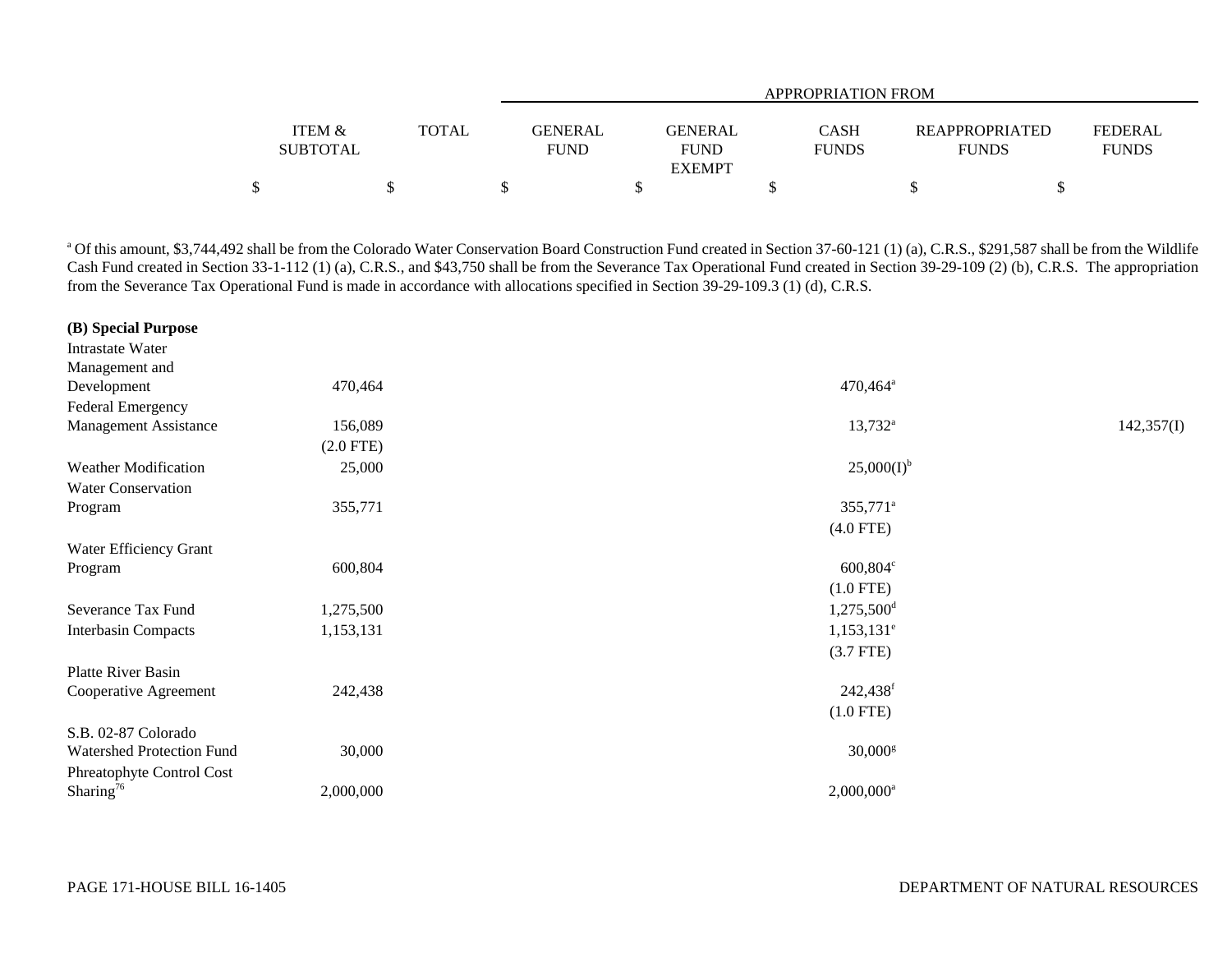|                                                     |                           |                      |              | <b>APPROPRIATION FROM</b> |                               |    |                                                |   |                             |                                       |    |                                |
|-----------------------------------------------------|---------------------------|----------------------|--------------|---------------------------|-------------------------------|----|------------------------------------------------|---|-----------------------------|---------------------------------------|----|--------------------------------|
|                                                     | ITEM &<br><b>SUBTOTAL</b> |                      | <b>TOTAL</b> |                           | <b>GENERAL</b><br><b>FUND</b> |    | <b>GENERAL</b><br><b>FUND</b><br><b>EXEMPT</b> |   | <b>CASH</b><br><b>FUNDS</b> | <b>REAPPROPRIATED</b><br><b>FUNDS</b> |    | <b>FEDERAL</b><br><b>FUNDS</b> |
|                                                     | \$                        |                      | \$           |                           |                               | \$ |                                                | D |                             | \$                                    | \$ |                                |
|                                                     |                           |                      |              |                           |                               |    |                                                |   |                             |                                       |    |                                |
| <b>Emergency Dewatering</b><br>Grants <sup>77</sup> |                           | 290,000              |              |                           |                               |    |                                                |   | 290,000 <sup>a</sup>        |                                       |    |                                |
| <b>Indirect Cost Assessment</b>                     |                           | 386,929<br>6,986,126 |              |                           |                               |    |                                                |   | 338,836 <sup>a</sup>        |                                       |    | 48,093(I)                      |

<sup>a</sup> These amounts shall be from the Colorado Water Conservation Board Construction Fund created in Section 37-60-121 (1) (a), C.R.S.

<sup>b</sup> This amount shall be from weather modification permit fees and is shown for informational purposes only as the revenue from these fees is continuously appropriated to the Colorado Water Conservation Board pursuant to Section 36-20-113 (1), C.R.S.

 $\degree$  Of this amount, \$498,788 shall be from the Water Efficiency Grant Program Cash Fund created in Section 37-60-126 (12) (a) (I), C.R.S., and \$102,016 shall be from the Colorado Water Conservation Board Construction Fund created in Section 37-60-121 (1) (a), C.R.S.

<sup>d</sup> This amount shall be from the Severance Tax Operational Fund created in Section 39-29-109 (2) (b), C.R.S. The appropriation from the Severance Tax Operational Fund is made in accordance with allocations specified in Section 39-29-109.3 (1) (d), C.R.S.

e Of this amount, \$741,167 (I) shall be from the Interbasin Compact Committee Operation Fund created in Section 37-75-107, C.R.S., and \$411,964 shall be from reserves in the Colorado Water Conservation Board Construction Fund created in Section 37-60-121 (1) (a), C.R.S. Pursuant to Section 37-75-107, C.R.S., the amount from the Interbasin Compact Committee Operation Fund is continuously appropriated to the Colorado Water Conservation Board and is shown for informational purposes only.

f This amount shall be from the Fish and Wildlife Resources Fund created in Section 37-60-121 (6), C.R.S.

<sup>g</sup> This amount shall be from the Colorado Healthy Rivers Fund created in Section 39-22-2403 (1) C.R.S.

## 11,065,955

## **(7) WATER RESOURCES DIVISION (A) Division Operations** Water Administration 21,203,600 20,527,404 676,196<sup>a</sup> 676,196<sup>a</sup> (252.1 FTE) Well Inspection  $379,038$   $379,038$ (3.0 FTE) Satellite Monitoring System 505,028 194,968 310,060<sup>c</sup> (2.0 FTE) Federal Grants 194,260 194,260 194,260 194,260 194,260 194,260 194,260 194,260 194,260 194,260 194,260 194,260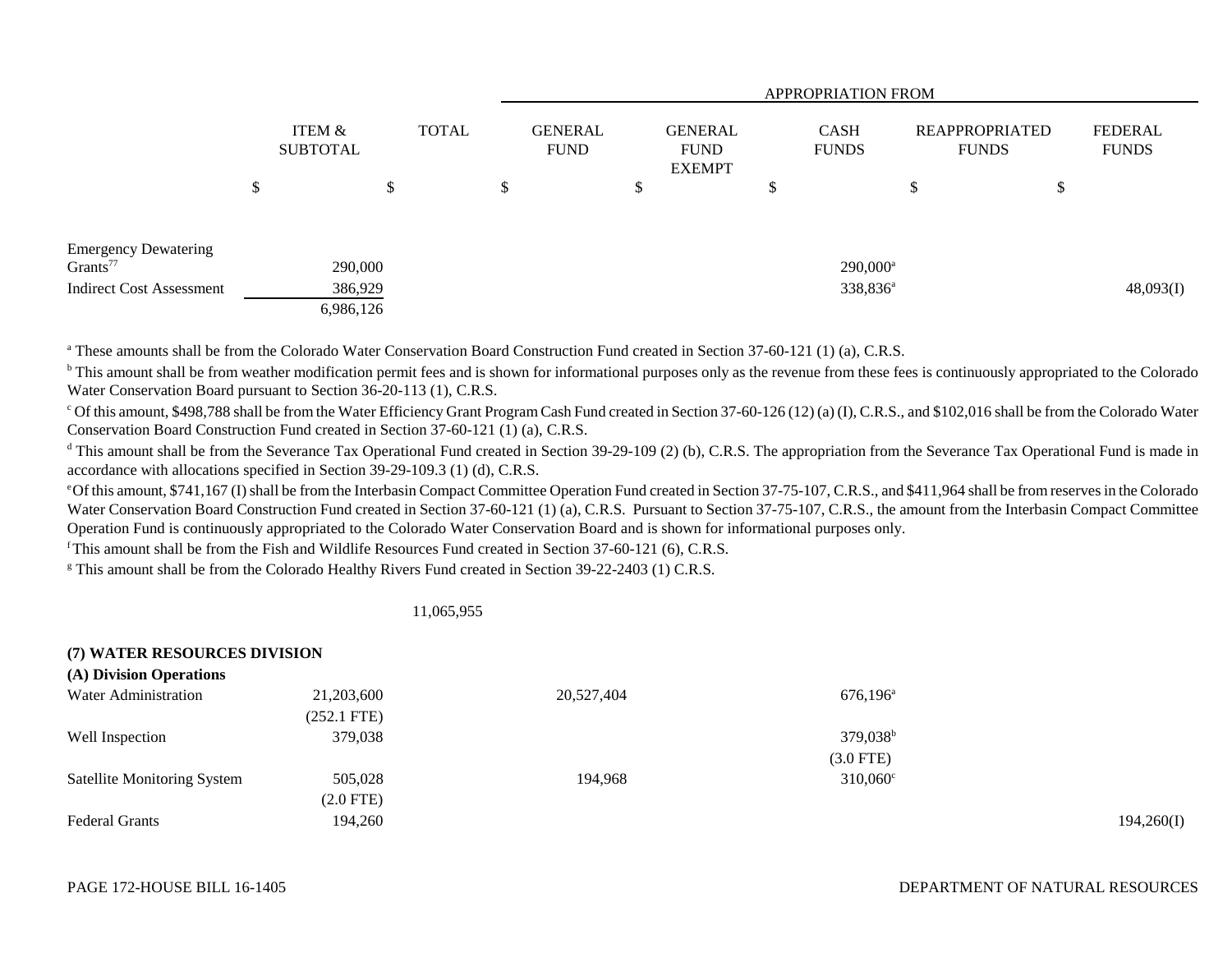|                                                     |                           | <b>APPROPRIATION FROM</b> |              |    |                               |    |                                                |                        |                             |                                |    |                         |  |
|-----------------------------------------------------|---------------------------|---------------------------|--------------|----|-------------------------------|----|------------------------------------------------|------------------------|-----------------------------|--------------------------------|----|-------------------------|--|
|                                                     | ITEM &<br><b>SUBTOTAL</b> |                           | <b>TOTAL</b> |    | <b>GENERAL</b><br><b>FUND</b> |    | <b>GENERAL</b><br><b>FUND</b><br><b>EXEMPT</b> |                        | <b>CASH</b><br><b>FUNDS</b> | REAPPROPRIATED<br><b>FUNDS</b> |    | FEDERAL<br><b>FUNDS</b> |  |
|                                                     | ⊄<br>◡                    | Φ<br>J                    |              | ۰D |                               | \$ |                                                | <sup>\$</sup>          |                             | \$                             | \$ |                         |  |
| <b>River Decision Support</b><br>211,208<br>Systems |                           |                           |              |    |                               |    |                                                | $211,208$ <sup>d</sup> |                             |                                |    |                         |  |
|                                                     |                           | 22,493,134                |              |    |                               |    |                                                |                        | $(2.0$ FTE $)$              |                                |    |                         |  |

<sup>a</sup> Of this amount, \$641,196 shall be from the Water Resources Cash Fund created in Section 37-80-111.7 (1), C.R.S., and \$35,000 shall be from the Colorado Water Conservation Board Construction Fund created in Section 37-60-121 (1) (a), C.R.S.

<sup>b</sup> This amount shall be from the Well Inspection Cash Fund created in Section 37-80-111.5 (1) (d), C.R.S.

<sup>c</sup> This amount shall be from the Satellite Monitoring System Cash Fund created in Section 37-80-111.5 (1) (c), C.R.S.

<sup>d</sup> This amount shall be from the Colorado Water Conservation Board Construction Fund created in Section 37-60-121 (1) (a), C.R.S.

### **(B) Special Purpose**

| Dam Emergency Repair       | 50,000  | $50,000^{\rm a}$ |          |
|----------------------------|---------|------------------|----------|
| H.B. 03-1334 Temporary     |         |                  |          |
| Interruptible Water Supply |         |                  |          |
| Agreements                 | 61,589  | $61,589^b$       |          |
| Indirect Cost Assessment   | 72,490  | $66,851$ °       | 5,639(I) |
|                            | 184,079 |                  |          |

<sup>a</sup> This amount shall be from the Colorado Water Conservation Board Construction Fund created in Section 37-60-121 (1) (a), C.R.S.

<sup>b</sup> This amount shall be from the Water Resources Cash Fund created in Section 37-80-111.7 (1), C.R.S.

<sup>c</sup> Of this amount, \$34,164 shall be from the Colorado Water Conservation Board Construction Fund created in Section 37-60-121 (1) (a), C.R.S., and \$32,687 shall be from the Water Resources Cash Fund created in Section 37-80-111.7 (1), C.R.S.

```
22,677,213
```

| <b>TOTALS PART XIV</b> |               |              |                  |             |                 |
|------------------------|---------------|--------------|------------------|-------------|-----------------|
| <b>(NATURAL)</b>       |               |              |                  |             |                 |
| <b>RESOURCES</b>       | \$254,938,806 | \$28,742,941 | $$191,851,418^a$ | \$7,703,225 | $$26,641,222^b$ |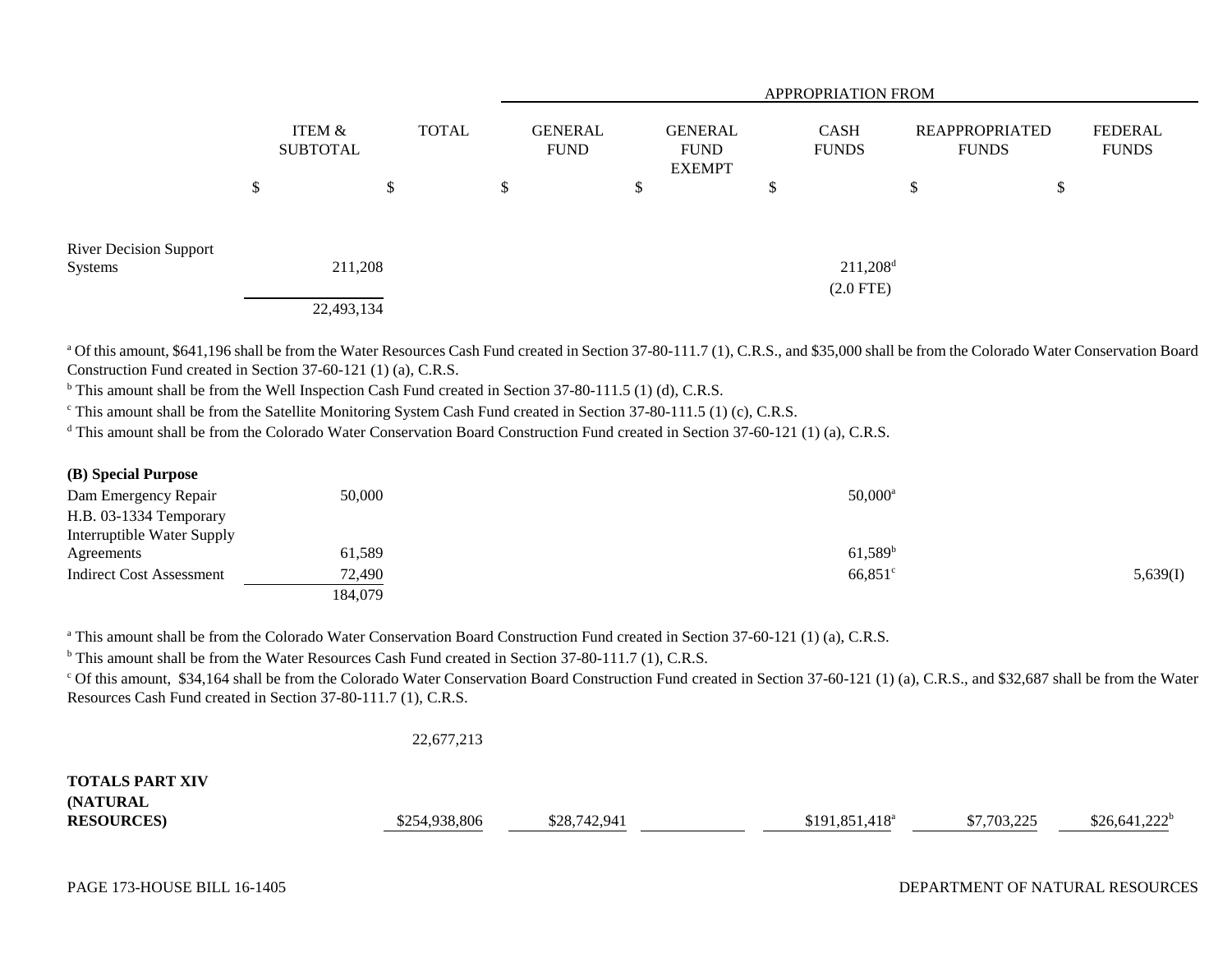|                   |              |                | APPROPRIATION FROM- |              |                       |                |  |  |  |
|-------------------|--------------|----------------|---------------------|--------------|-----------------------|----------------|--|--|--|
|                   |              |                |                     |              |                       |                |  |  |  |
| <b>ITEM &amp;</b> | <b>TOTAL</b> | <b>GENERAL</b> | <b>GENERAL</b>      | <b>CASH</b>  | <b>REAPPROPRIATED</b> | <b>FEDERAL</b> |  |  |  |
| <b>SUBTOTAL</b>   |              | <b>FUND</b>    | <b>FUND</b>         | <b>FUNDS</b> | <b>FUNDS</b>          | <b>FUNDS</b>   |  |  |  |
|                   |              |                | <b>EXEMPT</b>       |              |                       |                |  |  |  |
|                   |              |                |                     |              |                       |                |  |  |  |

<sup>a</sup> Of this amount, \$24,648,397 contains an (I) notation, and \$15,832,415 is from the Severance Tax Operational Fund pursuant to Section 39-29-109.3 (1), C.R.S.  $b$  This amount contains an (I) notation.

**FOOTNOTES** -- The following statements are referenced to the numbered footnotes throughout section 2.

- 69 Department of Natural Resources, Division of Reclamation, Mining, and Safety, Inactive Mines, Legacy Mine Hydrology Projects -- This appropriation shall remain available until the completion of the project or the close of FY 2018-19, whichever comes first. At project completion or the end of the three-year period, any unexpended balance reverts to the Severance Tax Operational Fund, from which this appropriation was made.
- 70 Department of Natural Resources, Division of Reclamation, Mining, and Safety, Inactive Mines, Reclamation of Forfeited Mine Sites -- This appropriation shall remain available until the completion of the project or the close of FY 2018-19, whichever comes first. At project completion or the end of the three-year period, any unexpended balance reverts to the Severance Tax Operational Fund, from which the transfer to the special account in the General Fund created in Section 34-32-122 (1) (a), C.R.S., was made.
- 71 Department of Natural Resources, Oil and Gas Conservation Commission, Emergency Response -- It is the intent of the General Assembly that this appropriation be expended if there is an oil and gas related emergency under the jurisdiction of the Oil and Gas Conservation Commission. The purpose of this appropriation is to fund investigation, prevention, monitoring, and mitigation of circumstances caused by or that are alleged to be associated with oil and gas activities and that call for immediate action by the Oil and Gas Conservation Commission.
- 72 Department of Natural Resources, Oil and Gas Conservation Commission, Special Environmental Protection and Mitigation Studies -- It is the intent of the General Assembly that funding for this line item be used for special environmental protection and mitigation studies including, but not limited to, gas seepage mitigation studies, outcrop monitoring studies, soil gas surveys in the vicinity of plugged orphaned wells, and baseline water quality and subsequent studies.
- 73 Department of Natural Resources, Division of Parks and Wildlife, Special Purpose, Off-highway Vehicle Direct Services -- This appropriation shall remain available until the completion of the project or the close of FY 2018-19, whichever comes first.
- 74 Department of Natural Resources, Division of Parks and Wildlife, Special Purpose, Grants and Habitat Partnerships -- This appropriation shall remain available until the completion of the project or the close of FY 2018-19, whichever comes first.
- 75 Department of Natural Resources, Division of Parks and Wildlife, Special Purpose, Asset Maintenance and Repairs -- This appropriation shall remain available